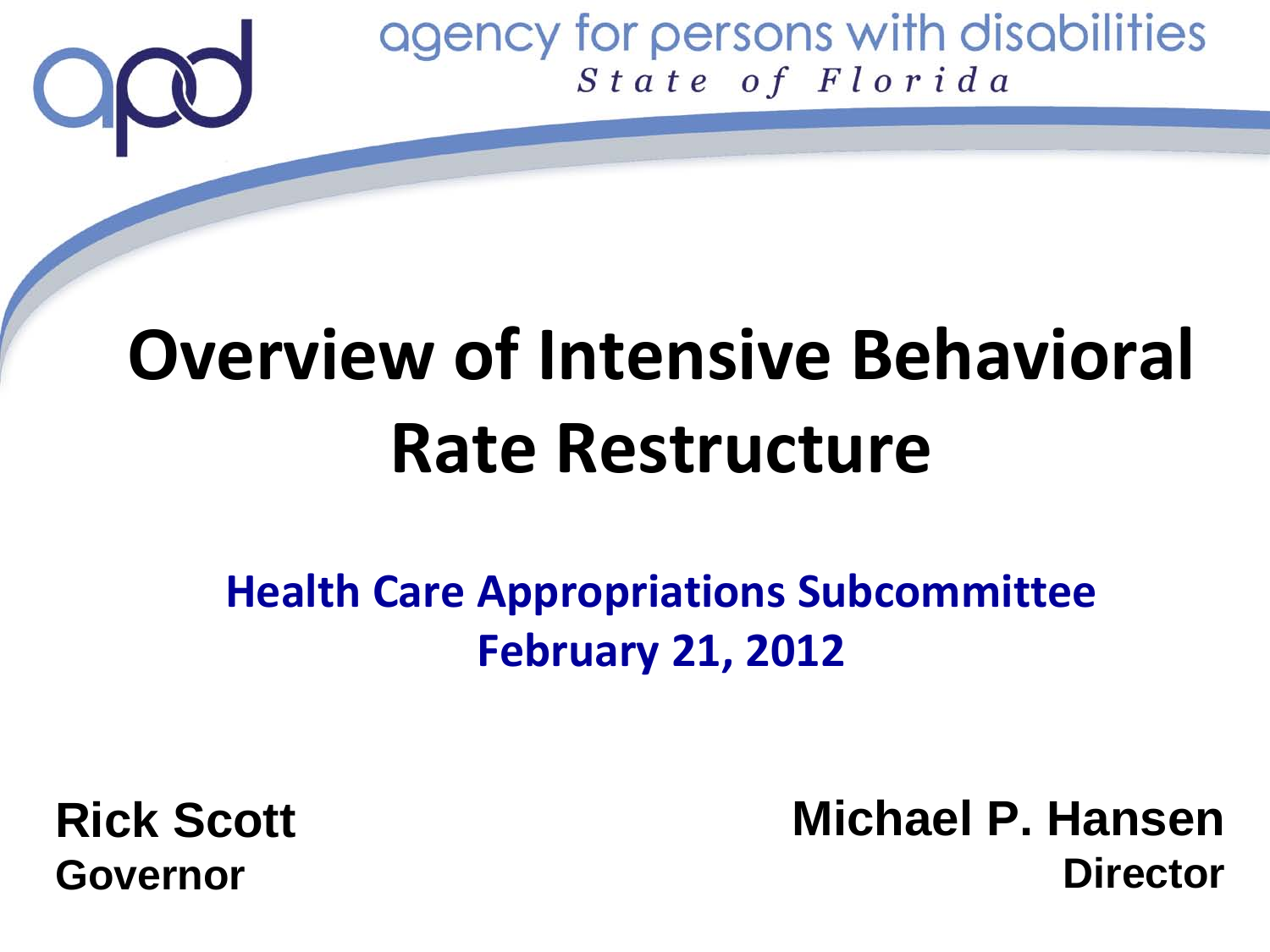# **Intensive Behavioral (IB) Rate Restructure**

| <b>Residential Habilitation Service Level</b><br><b>Description</b> | # of Providers | # of Clients | <b>Reshab Annual</b><br><b>Rate</b> | IFY 10-11 Total Non-<br>Reshab Avg Expenditures Expenditures | FY 10-11 Avg total                  | Non Reshab Services<br>over Total Expenditures |
|---------------------------------------------------------------------|----------------|--------------|-------------------------------------|--------------------------------------------------------------|-------------------------------------|------------------------------------------------|
| <b>STANDARD</b>                                                     |                |              |                                     |                                                              |                                     |                                                |
| <b>Basic</b>                                                        | 96             | 262          | \$<br>13,185                        | \$<br>10.805                                                 | \$<br>23,990                        | 45.04%                                         |
| Minimal                                                             | 406            | 1578         | \$<br>26,346                        | \$<br>9.729                                                  | \$<br>36,075                        | 26.97%                                         |
| Moderate                                                            | 617            | 2702         | \$<br>39,534                        | \$<br>12,258                                                 | $\sqrt{3}$<br>51,792                | 23.67%                                         |
| <b>Extensive 1</b>                                                  | 377            | 1039         | \$<br>53,179                        | \$<br>19,500                                                 | $\sqrt{3}$<br>72,679                | 26.83%                                         |
| Extensive 2                                                         | 120            | 188          | \$<br>69,861                        | \$<br>21,264                                                 | $\boldsymbol{\mathsf{S}}$<br>91,125 | 23.33%                                         |
| <b>BEHAVIOR FOCUS</b>                                               |                |              |                                     |                                                              |                                     |                                                |
| <b>Minimal</b>                                                      | 27             | 61           | \$<br>27,935                        | \$<br>14,360                                                 | $\sqrt{3}$<br>42,295                | 33.95%                                         |
| <b>Moderate</b>                                                     | 134            | 727          | \$<br>41,913                        | \$<br>18,065                                                 | \$<br>59,978                        | 30.12%                                         |
| <b>Extensive 1</b>                                                  | 136            | 593          | \$<br>56,377                        | \$<br>20,284                                                 | $\sqrt{3}$<br>76,661                | 26.46%                                         |
| <b>Extensive 2</b>                                                  | 71             | 264          | \$<br>74,064                        | \$<br>17,164                                                 | \$<br>91,229                        | 18.81%                                         |
| <b>INTENSIVE BEHAVIOR</b>                                           |                |              |                                     |                                                              |                                     |                                                |
| Res Hab Intensive Level 1                                           | $\mathbf 0$    | 0            | \$<br>87,600                        | \$                                                           | \$<br>87,600                        | 0.00%                                          |
| Res Hab Intensive Level 2                                           | 11             | 24           | \$<br>91,250                        | \$<br>9,980                                                  | S.<br>101,230                       | 9.86%                                          |
| Res Hab Intensive Level 3                                           | 18             | 85           | \$<br>97,455                        | \$<br>11,847                                                 | \$<br>109,302                       | 10.84%                                         |
| Res Hab Intensive Level 4                                           | 23             | 182          | \$<br>104,390                       | \$<br>11,697                                                 | S.<br>116,087                       | 10.08%                                         |
| Res Hab Intensive Level 5                                           | 21             | 108          | \$<br>109,500                       | \$<br>13,202                                                 | \$<br>122,702                       | 10.76%                                         |
| Res Hab Intensive Level 6                                           | 11             | 23           | \$<br>131,400                       | \$<br>6,648                                                  | \$<br>138,048                       | 4.82%                                          |
| <b>I</b> CTEP                                                       | 1              | 155          | \$<br>149,928                       | \$<br>$\mathbf{0}$                                           | \$<br>149,928                       | 0%                                             |

**FY 10-11 Data**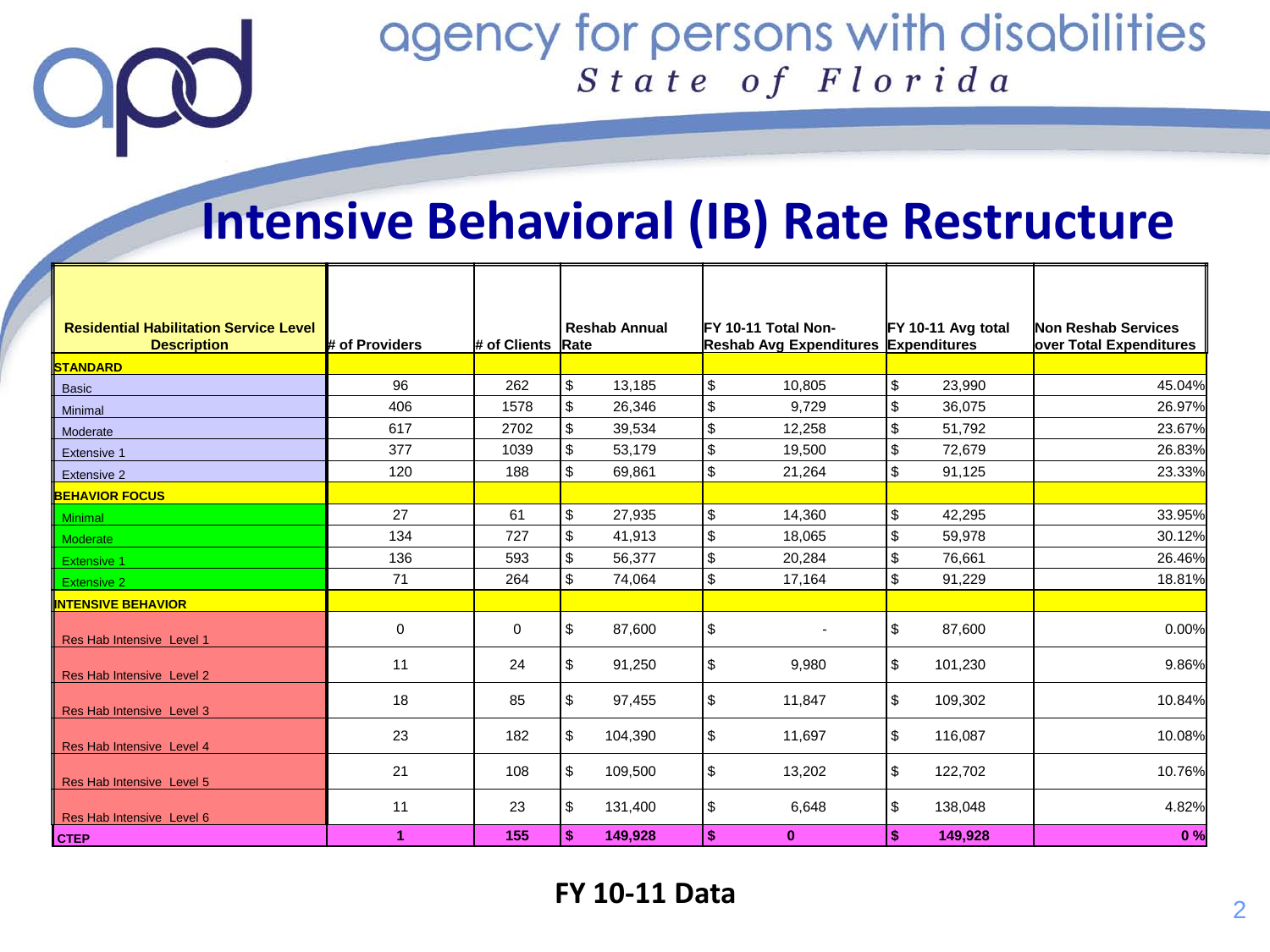

# **IB Rate Restructure (continued)**

- • **In 2008, the Legislature directed APD to establish a method for determining cost-effective rates that would be uniform and predictable.**
- • **There were over 100 different rates prior to standardization.**
- • **Creating uniform rates reduces the number to six.**
- • **Six providers' rates increased and 18 providers' rates decreased.**
- • **178 recipients' rates increased and 253 recipients' rates decreased.**
- • **Standardized IB rates projected annual savings: \$2,021,417**
- • **One provider has closed, 5 homes have closed, and 19 individuals have been transitioned to new homes. Sufficient capacity exists.**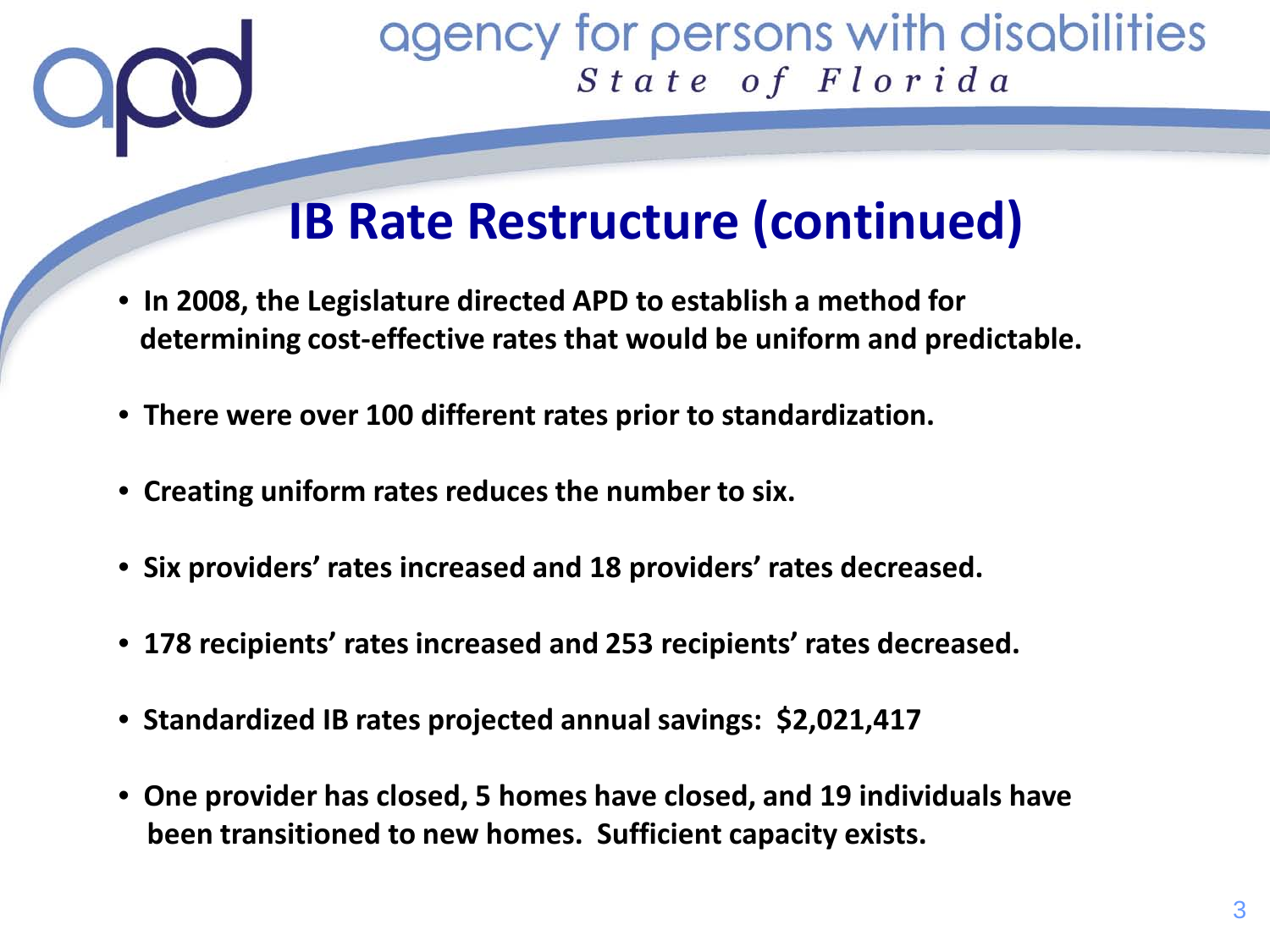

# **IB Rate Restructure (continued)**

| <b>Intensive Behavior Group Homes</b> |                                |                 |                 |                   |          |  |  |  |  |  |
|---------------------------------------|--------------------------------|-----------------|-----------------|-------------------|----------|--|--|--|--|--|
|                                       | <b>Number</b><br><b>Served</b> | <b>Old Rate</b> | <b>New Rate</b> | <b>Difference</b> | % Change |  |  |  |  |  |
| <b>Level</b>                          |                                |                 |                 |                   |          |  |  |  |  |  |
| $1-6$                                 | 432                            | \$46,750,707    | \$44,729,290    | \$2,021,417       | 4.32%    |  |  |  |  |  |
|                                       |                                |                 |                 |                   |          |  |  |  |  |  |
| <b>CTEP Rates</b>                     |                                |                 |                 |                   |          |  |  |  |  |  |
| <b>Level</b>                          |                                |                 |                 |                   |          |  |  |  |  |  |
| 3&4                                   | 35                             | \$5,256,551     | \$4,756,463     | \$500,088         | 9.51%    |  |  |  |  |  |
| <b>Level</b>                          |                                |                 |                 |                   |          |  |  |  |  |  |
| 5&6                                   | 110                            | \$17,415,323    | \$17,039,550    | \$375,773         | 2.16%    |  |  |  |  |  |
|                                       |                                |                 |                 |                   |          |  |  |  |  |  |
| <b>AII CTEP</b>                       | <b>145</b>                     | \$22,671,874    | \$21,796,013    | \$875,861         | 3.86%    |  |  |  |  |  |

- **CTEP (Comprehensive Transitional Education Program) rates are bundled services.**
- • **Level 5&6 CTEP rates are provider proposed rates under review.**
- • **Data as of July 1, 2011.**